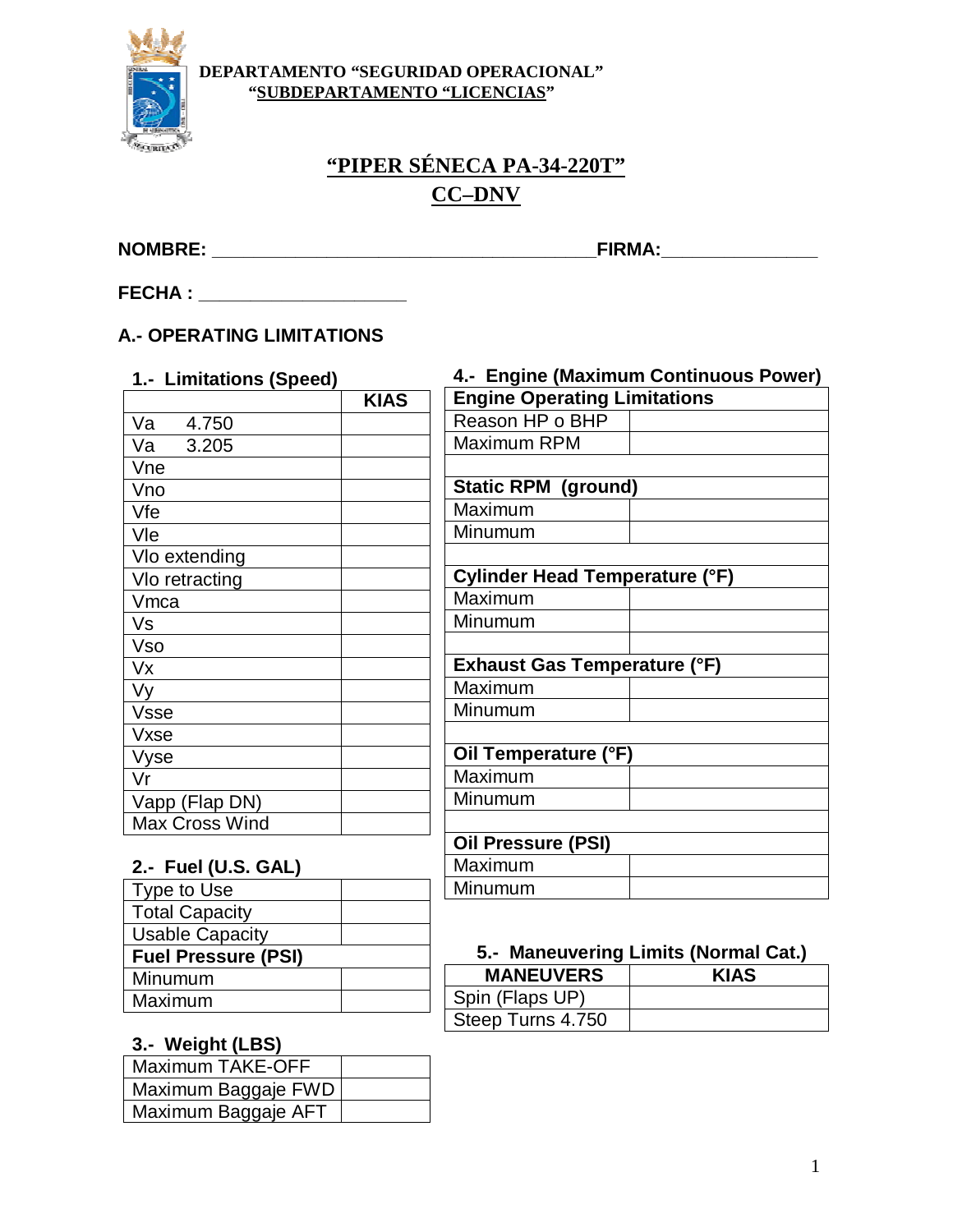#### **B.- EMERGENCIES PROCEDURES**

#### **1. ENGINE FAILURE DURING TAKEOFF (below 85 KIAS):**

**a.- If engine failure occurs during takeoff and 85 KIAS has not been attained :**

THROTTLES **\_\_\_\_\_\_\_\_\_\_\_\_\_\_\_\_\_\_\_\_\_\_\_\_\_\_\_\_\_\_\_\_\_\_** STOP STRAIGHT AHEAD

#### **b.- If inadequate runway remains to stop:**

| <b>THROTTLES</b>      |  |  |  |  |
|-----------------------|--|--|--|--|
| <b>BRAKES</b>         |  |  |  |  |
| <b>BATERRY SWITCH</b> |  |  |  |  |
| <b>FUEL SELECTORS</b> |  |  |  |  |
| <b>CONTINUE</b>       |  |  |  |  |
|                       |  |  |  |  |

#### **2. ENGINE FAILURE DURING TAKEOFF (85 KIAS or above):**

**If engine failure occurs during takeoff ground roll or after lift-off with gear still down and 85 KIAS has been attained:**

**a.- If adequate runway remains,** 

THROTTLES **\_\_\_\_\_\_\_\_\_\_\_\_\_\_\_\_\_\_\_\_\_\_\_\_\_\_\_\_\_\_\_\_\_\_**

LAND **\_\_\_\_\_\_\_\_\_\_\_\_\_\_\_\_\_\_\_\_\_\_\_\_\_\_\_\_\_\_\_\_\_\_**

**STOP STRAIGHT AHEAD**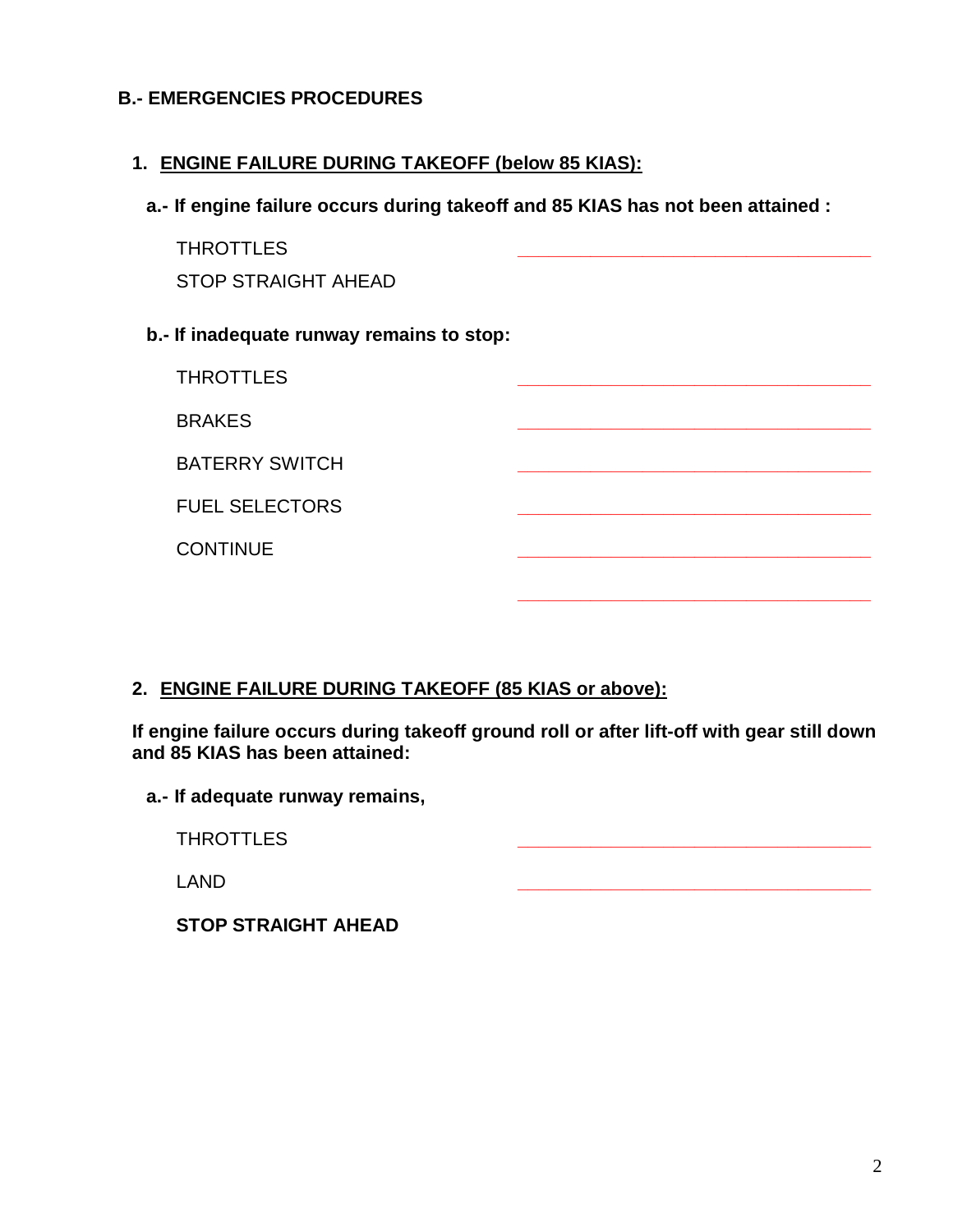**If runway remaining is inadequate for stopping, decide whether to abort or continue.**

**b.- If decision is made to continue,**

| <b>HEADING</b>                      |  |
|-------------------------------------|--|
| <b>ESTABLISHING</b>                 |  |
| <b>LANDING GEAR</b>                 |  |
| <b>ACCELERATE TO</b>                |  |
| <b>INOPERATIVE ENGINE</b>           |  |
|                                     |  |
| 3. ENGINE FIRE IN FLIGHT <u>:</u>   |  |
| a.- Affected engine:                |  |
| <b>FUEL SELECTOR</b>                |  |
| <b>THROTTLE</b>                     |  |
| <b>PROPELLER</b>                    |  |
| <b>MIXTURE</b>                      |  |
| <b>HEATER</b>                       |  |
| <b>DEFROSTER</b>                    |  |
| IF TERRAIN PERMITS LAND IMMEDIATELY |  |

## **4. ENGINE FIRE ON GROUND:**

- **a.- If engine has not started:**
	- MIXTURE **\_\_\_\_\_\_\_\_\_\_\_\_\_\_\_\_\_\_\_\_\_\_\_\_\_\_\_\_\_\_\_\_\_\_** THROTTLE **\_\_\_\_\_\_\_\_\_\_\_\_\_\_\_\_\_\_\_\_\_\_\_\_\_\_\_\_\_\_\_\_\_\_** STARTER **\_\_\_\_\_\_\_\_\_\_\_\_\_\_\_\_\_\_\_\_\_\_\_\_\_\_\_\_\_\_\_\_\_\_**